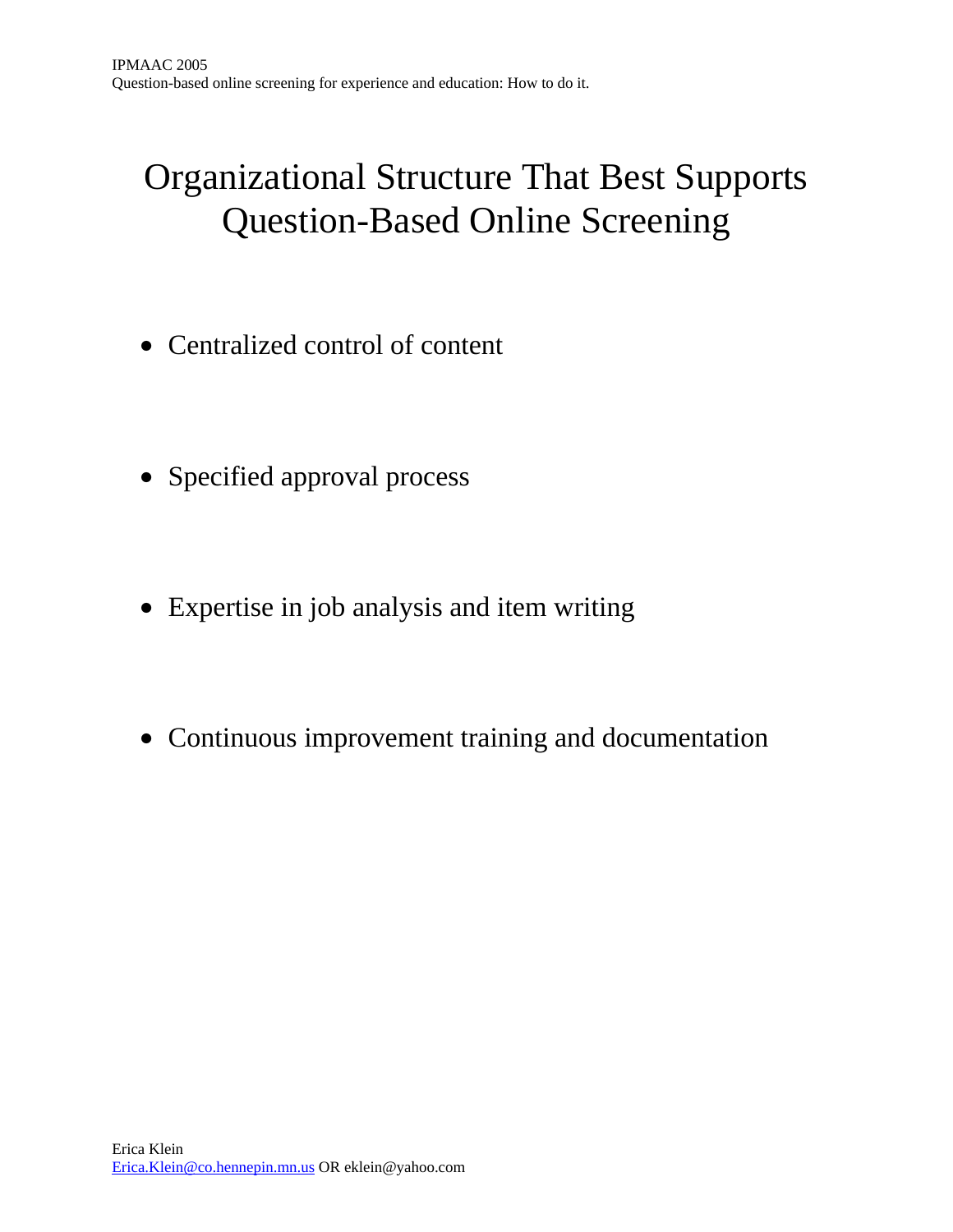# Applicant Accuracy

- Motivation to be accurate
	- o Innate honesty
	- o Fear of consequences
		- Use clear and concise warning statements
		- Consult attorney regarding electronic signature to attest to accuracy
		- If consequences do not occur, over time warning will lose impact
- Ability to be accurate
	- o We control this!
	- o Clear, unambiguous questions
	- o Clear, unambiguous answer choices
	- o Both qualified and unqualified applicants need to be able to understand the question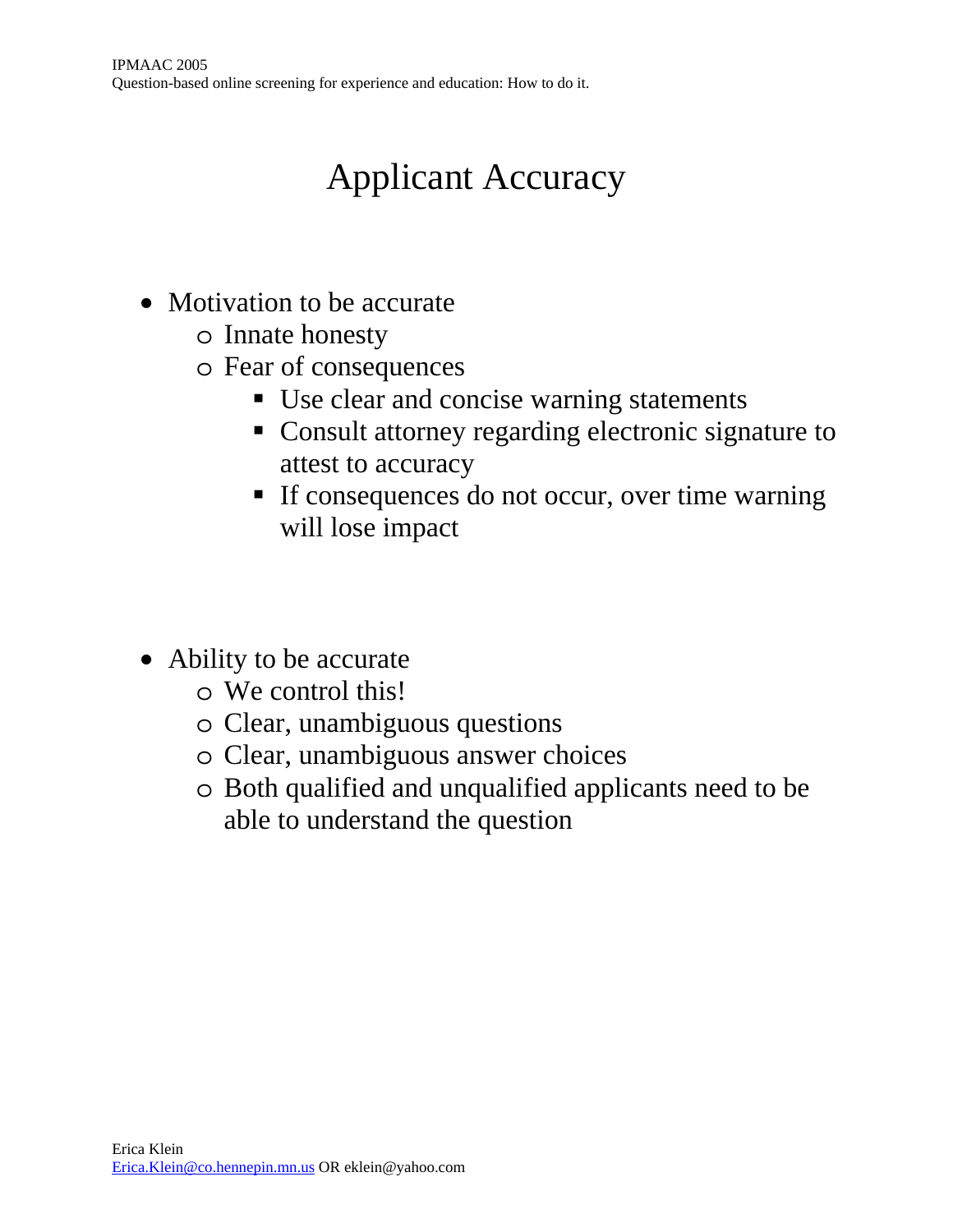## Minimum Qualification Questions

- Ensure legal hire
- Can be complex Boolean combinations
- Must break it down for applicants
- Most screening software limited in evaluating Boolean logic structures beyond un-nested AND/OR
- One approach: Which of the following describes your education and experience?
	- o Multiple choice single answer, or multiple choice multiple answer?
- Another approach: Individual yes/no questions for each qualifier
- Always follow with long answer description of education and experience for verification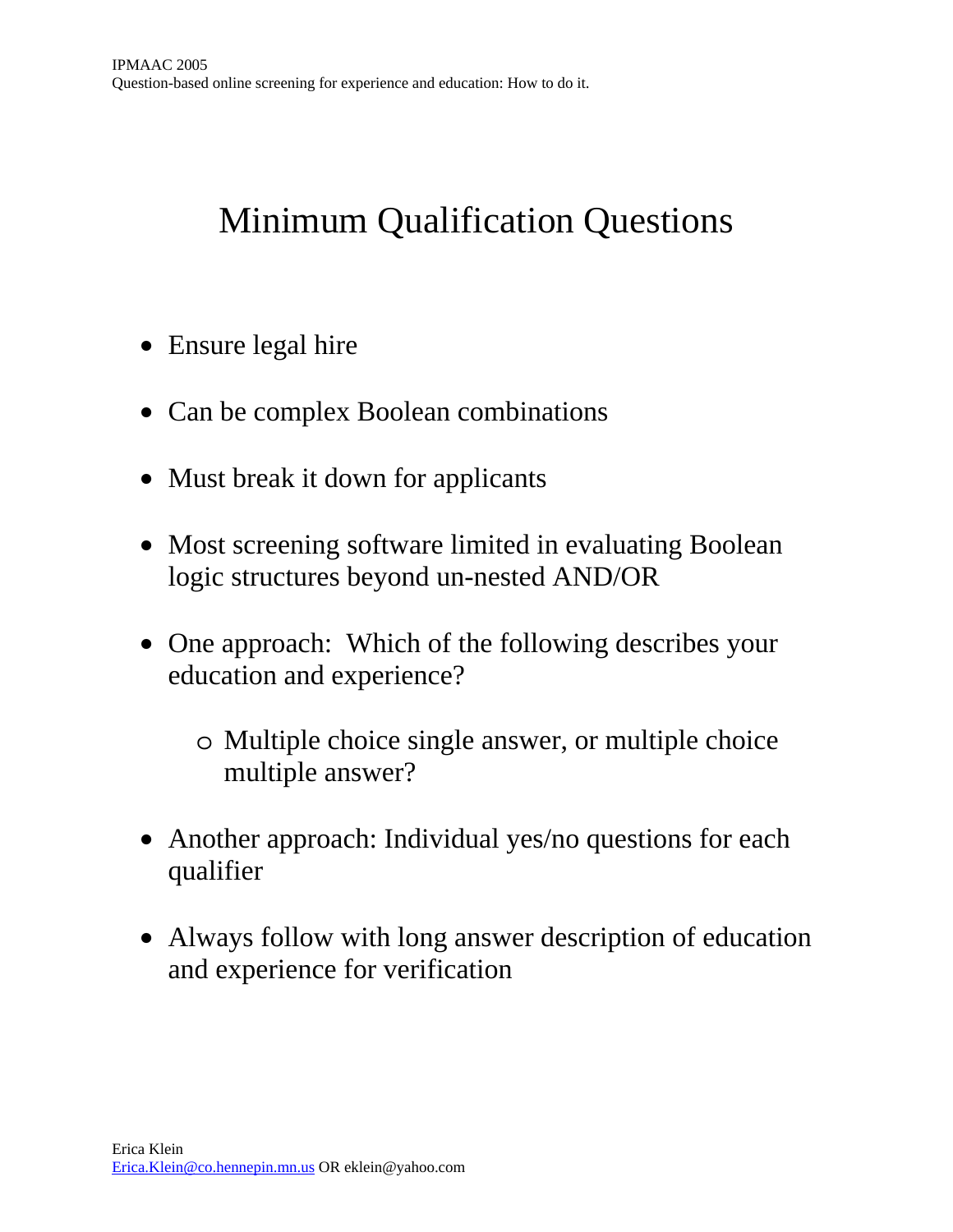### **CLASS TITLE: Sheriff's Detention Deputy**

#### **Education and Experience:**

Graduation from High School or GED and any one of the following: Completion of two years of college or vocational technical course work (with a GPA of 2.0 or higher on a 4.0 scale), **OR** two years of experience in corrections, law enforcement, or security, **OR** active military duty with an honorable discharge, **OR** four years of general work experience, two of which must have been supervisory, **OR** an approved equivalent combination of education and experience.

### **CLASS TITLE: Social Worker, Senior**

#### **Education and Experience:**

Masters degree in social work or closely related field with course work emphasis in areas such as social work methods, human growth and behavior, and principles of social welfare **OR** Bachelors degree in social work, psychology, sociology, or human services, plus 27 quarter credits of graduate work in the above areas, and three years of full-time supervised experience as a social worker **OR** licensed as a Graduate Social Worker by the Minnesota Board of Social Work. Positions at the Medical Center require a Masters degree in Social Work only.

#### **Licenses and Certificates:**

Valid class "C" Minnesota Driver's License and a satisfactory driving record including no more than two moving violations in the last three years of licensure.

### **Class Title: Human Services Representative 1**

#### **Education and Experience:**

Two years of approved work related experience **OR** two years of post high school education.

### **Class Title: Cook**

#### **Education and Experience:**

Two years of experience with full dinner cooking responsibility on a moderately large scale (i.e., health/hospital setting - 300+ beds, business industrial setting - 500 meals); or an approved equivalent combination of training and experience.

### **CLASS TITLE: Service Center Representative**

#### **Education and Experience:**

Eighteen months of general clerical or public contact/public service experience (completion of an approved business school or relevant technical college program may be substituted for one year of the 18 months of general clerical or public contact/public service experience) **OR** six months experience performing public sector service center transactions **OR** an approved combination of education and experience. Some skill in typing accurately.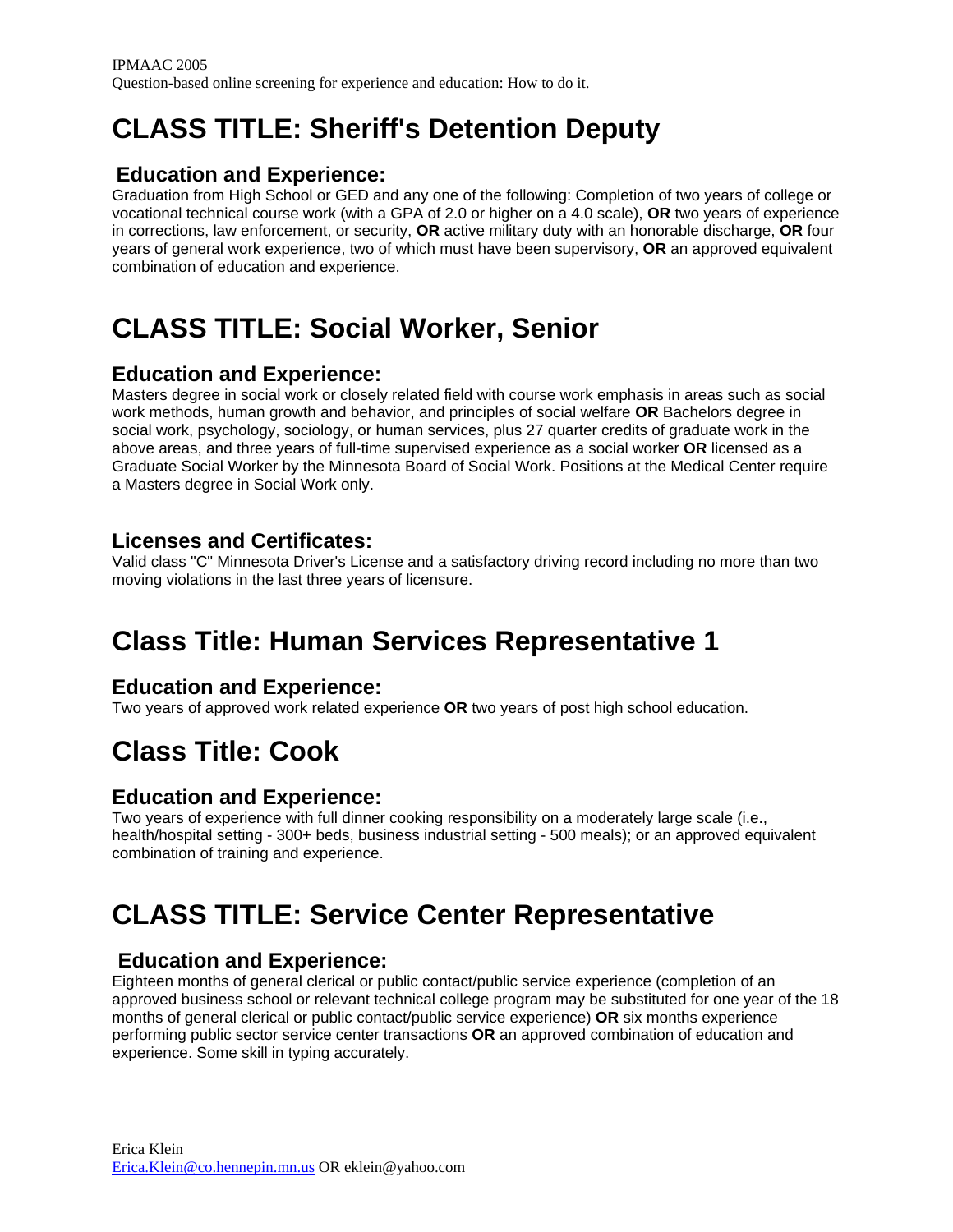# Housekeeping Questions

- Pertain to conditions of employment
- Take the form 'are you willing to' or 'are you able to'
	- o Location
	- o Hours
	- o Schedule
	- o Car
	- o Contact with inmates
	- o Push 40 lb book cart
	- o Walk on muddy terrain
	- o Take a test
	- o Accept the starting salary
- Very few 'no' answers
- Ideally cause drop-outs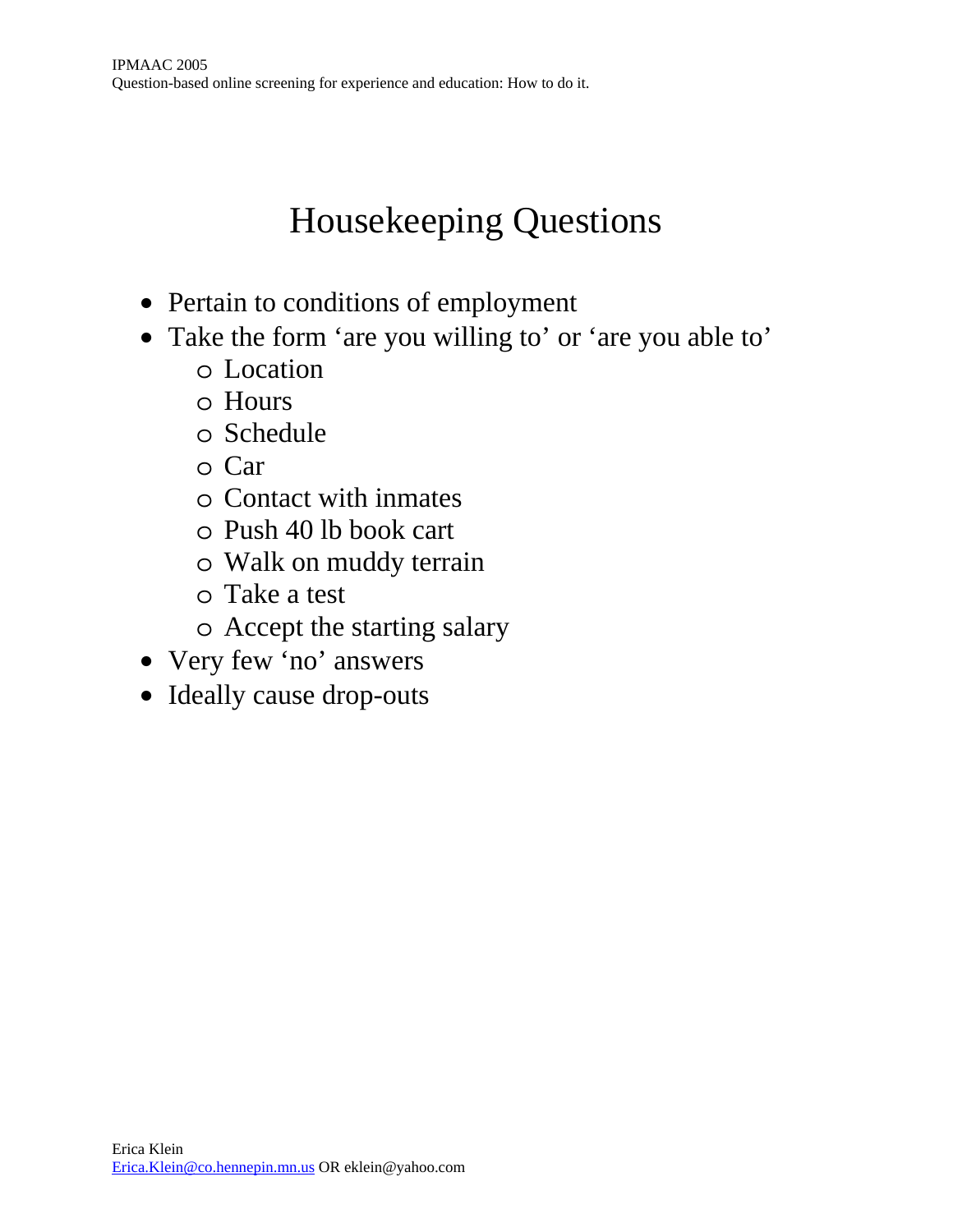## What's wrong with these questions?

- 1. Indicate your level of experience using database software. Please check the highest level for which you can perform all the functions listed.
	- 1 None or very limited experience
	- 2 Novice: Data entry into worksheets, run existing reports
	- 3 Intermediate: Design, application of formulas, modification of existing worksheets, import/export reports

4 Expert: Macro programming, integration of information from multiple sources, statistical features, database design and management, programming new reports

- 2. How many months of experience do you have performing telephone receptionist work?
	- 1 None
	- 2 1-6 months
	- 3 6 month 1 year
	- 4 1-2 years
	- 5 more than 2 years
- 3. Do you have experience testifying in court?
- 4. Do you have experience writing court reports as part of your job? (if yes, branch to) Please describe your experience.